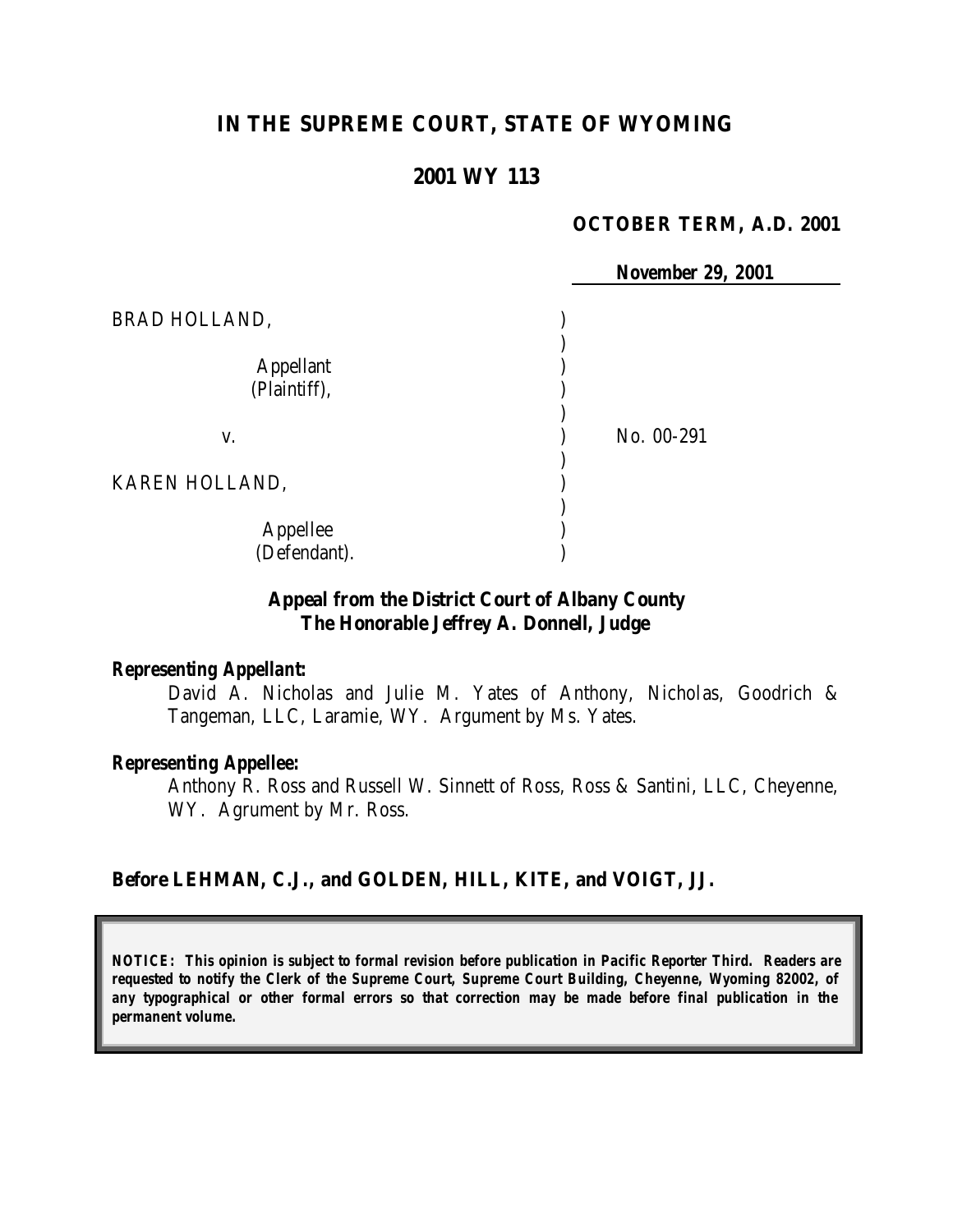### **HILL, Justice.**

[¶1] Appellant, Brad Holland (Husband), seeks review of isolated provisions of an order of the district court, which he claims erroneously divided his premarital assets, as well as an inheritance he received during the year preceding the divorce with Appellee, Karen Holland (Wife). Husband also asserts that a lifetime non-competition agreement to which he stipulated during trial is unenforceable as a matter of law.

[¶2] We affirm.

# **ISSUES**

[¶3] Husband's brief states these issues:

1. Did the district court abuse its discretion by dividing appellant's inheritance received by him during the year preceding the parties' divorce as well as his premarital assets?

2. Is the life long non-compete agreement stipulated to by appellant during the trial unenforceable as [a] matter of law?

Wife rephrases those issues as follows:

I. Whether the distribution ordered by the district court was just and equitable under applicable Wyoming precedent and statutory law and was not an abuse of discretion.

II. Whether the district court was correct to deny plaintiff's Rules 59 and 60 [W.R.C.P.] motion to reconsider, alter or amend judgment; whether the non-compete agreement, under all of the circumstances, should be enforced and upheld because it is not in violation of Wyoming law or against public policy.

# **FACTS**

[¶4] The facts included in the portion of Husband's brief devoted to the "statement of the facts" do not conform to the standard of review to be applied in a case such as this, nor do they give meaningful recognition to Husband's burden in this appeal. Husband limits his recitation of the facts to those that are favorable to his contentions, while wholly ignoring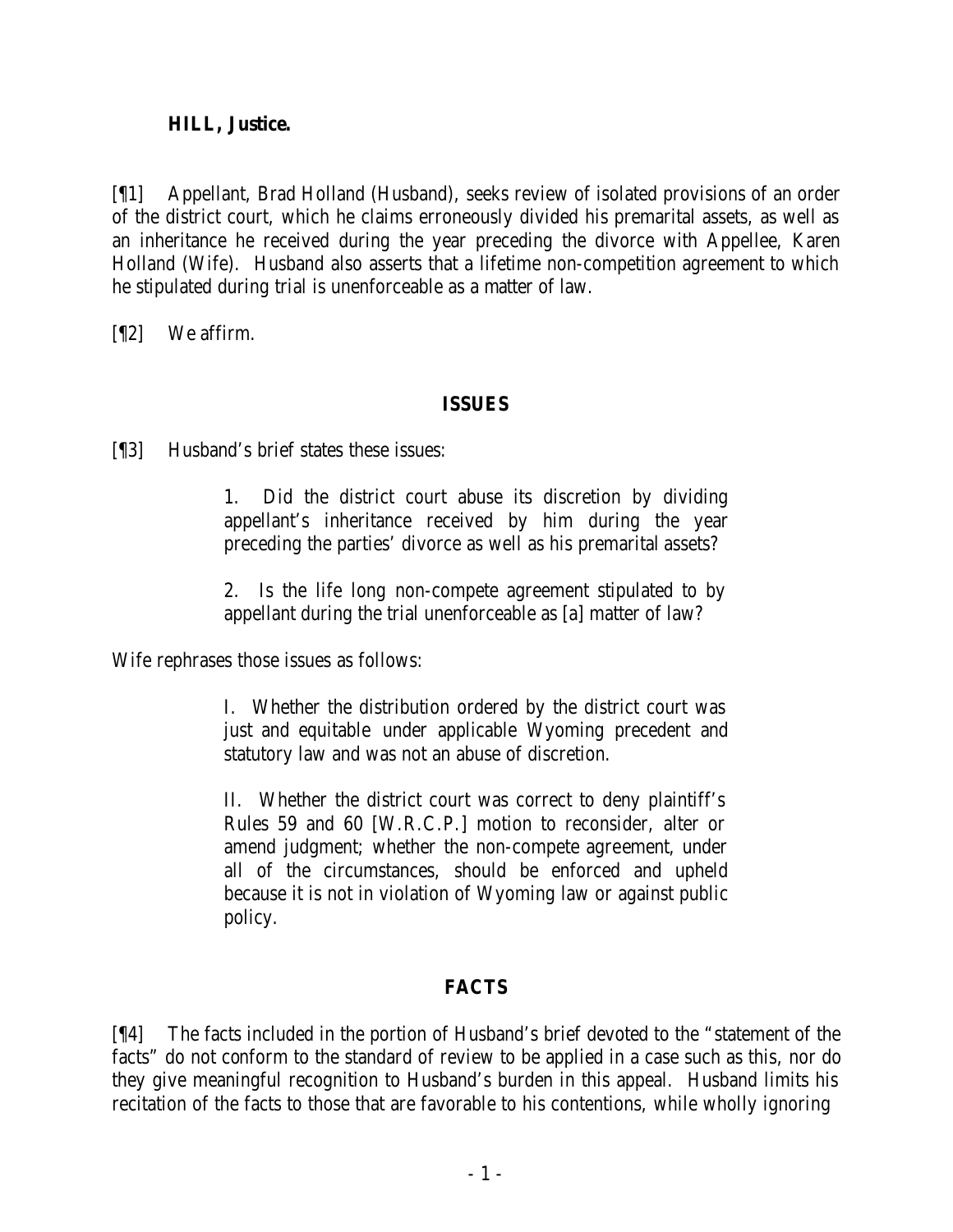the totality of the facts and circumstances that the district court had to digest and then apply to its decision-making process. Husband included in the record almost all of the exhibits introduced on his behalf during the proceedings before the district court, but did not include any of the exhibits introduced by Wife which, of course, the district court was required to consider in formulating the divorce decree and dividing the parties' marital estate. Although it is not a fact of central importance, we do take note that the approximate dollar total of all assets owned by both parties, including those in dispute in the instant appeal, was about \$2.5 million. We also note, as a matter generally applicable to an understanding of the facts pertinent to this appeal, that as a strategy in estate planning, many of the assets were in the parties' individual names, rather than jointly owned. When the distribution of the marital estate was complete, each party ended up with about one-half of those total assets.

[¶5] The parties were married on January 10, 1985, and the marriage was dissolved by decree of divorce that became final on July 26, 2000. For the most part, the parties were able to resolve their differences amicably. An exception to that amity revolved around separately owned assets, which husband claimed he brought to the marriage in the approximate amount of \$100,000.00. However, the record reflects that in his opening statement, Husband qualified his claim in this regard to a statement that "some" of those assets were decipherable, but that "some of that's pretty muddy." Indeed, to the extent it was a factor of measurable significance in the resolution of this case, Husband conceded that he could not prove he had brought \$100,000.00 to the marriage. It was agreed that he had purchased the home the couple initially lived in (referred to as the Comanche property) for \$64,000.00 in 1984. That property was a duplex, and the parties lived in it for about four years before moving to a second marital home (referred to as the Granito property). They continued to rent the Comanche property for a number of years after moving to the Granito property, and when the Comanche property was finally sold, the proceeds of that sale were deposited into their joint bank accounts and used for mutual purposes associated with the marriage. Wife testified that while the couple lived in the Comanche property, she paid all household bills in recognition that Husband had purchased the property. In the district court's decree, one of the assets Husband received was a 100% interest in the Granito property. For purposes of clarity, we will take note at this juncture that Husband contends that the district court indicated in its decision letter that it did "not intend to retrace and restore to [Husband] funds invested and absorbed into the marriage years ago, even if [Husband] held them prior to the marriage." It is Husband's contention that the district court thereby abdicated a part of its duty under Wyo. Stat. Ann. § 20-2-114 (LexisNexis 2001) (emphasis added), which provides:

> In granting a divorce, the court shall make such disposition of the property of the parties as appears just and equitable, having regard for the respective merits of the parties and the condition in which they will be left by the divorce, **the party through whom the property was acquired** and the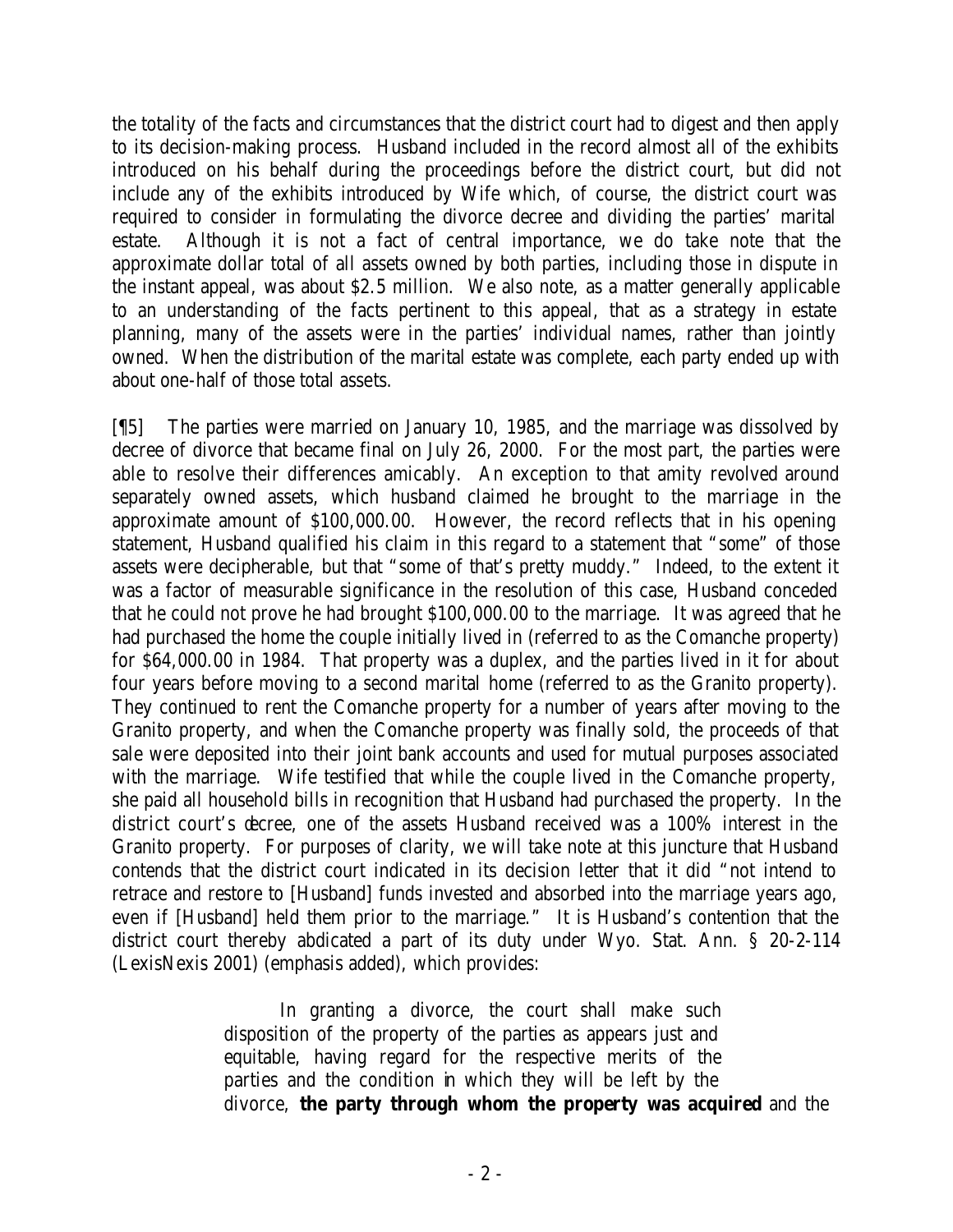burdens imposed upon the property for the benefit of either party and children. The court may decree to either party reasonable alimony out of the estate of the other having regard for the other's ability to pay and may order so much of the other's real estate or the rents and profits thereof as is necessary be assigned and set out to either party for life, or may decree a specific sum be paid by either party.

[¶6] The second exception to the parties' otherwise amicable dissolution of their marriage was an inheritance that Husband received from his grandmother in 1998. The approximate sum of that inheritance was \$180,000.00, and that sum was on deposit in an investment account at a Laramie bank. Husband held that property in his own name. However, prior to Husband's receipt of the inheritance, the \$180,000.00 was invested conservatively, so the securities in that account were sold and the parties pursued more aggressive investments. That transaction generated significant capital gains taxes, and the parties paid those taxes from their joint bank accounts (not out of the inheritance itself). That account grew dramatically from the time of the inheritance until the time of the divorce, and its value at the time the divorce decree was entered was approximately \$324,000.00. During the course of the proceedings, the parties agreed in principle that their marital assets should be split 50/50, but it was Husband's position that his \$100,000.00 in premarital assets and the money he inherited from his grandmother, including its appreciation, should be given over to him before the 50/50 split was made. The district court opined in the decision letter which accompanied the divorce decree that it would not set over to Husband the above-described assets before distributing the marital estate, but would instead apply the standard set out in Wyo. Stat. Ann. § 20-2-114 to the overall distribution of all assets of the parties, without regard to whose name those assets were in. In the divorce decree, Husband received 100% of the account, which contained the inheritance Husband received from his grandmother. As an additional matter, we must note that Husband contends that a separate provision of the divorce decree, which required Husband to pay Wife \$135,000.00 in cash, was clearly the district court's way of giving Wife half of Husband's inheritance.

[¶7] As a part of the agreed upon settlement of the disposition of the parties' marital estate, it was established that Wife would get the family dry-cleaning business, which the parties agreed was worth \$685,000.00.<sup>1</sup> In exchange, Husband received the Granito property and two rental properties that the parties agreed had an aggregate value of

<sup>&</sup>lt;sup>1</sup> The record reveals that Husband contended the business was worth only \$325,00.00-\$350,00.00 when the issue was whether he would have to pay Wife one-half the value of the business. Wife valued the business at as much as \$815,000.00. Based on Husband's valuation of the business, Wife paid Husband about \$340,000.00 for the covenant not to compete.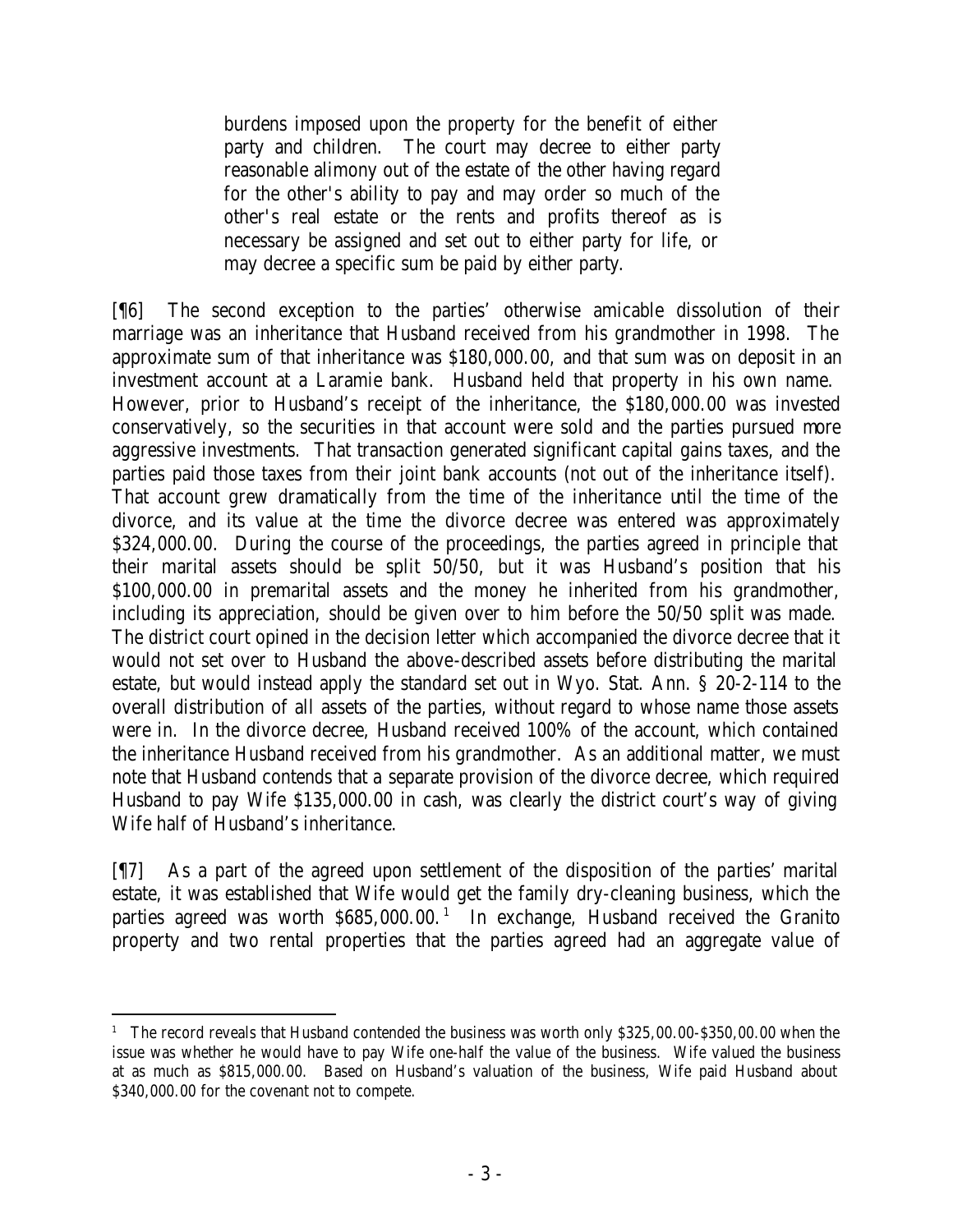\$685,000.00.<sup>2</sup> Included in this stipulation was an agreement by Husband that he would not compete in Albany County with the business given over to Wife for the remainder of his life. Wife negotiated for that agreement based, in significant part, on threats by Husband that if Wife obtained the business, he would open his own dry-cleaning business as close as possible to the existing business, and run her out of business. Husband entered into that agreement, on the record, freely, voluntarily, and with full opportunity for consultation with his lawyers. Two weeks after the decree was entered, Husband changed his mind and asked the district court to declare the lifetime non-compete agreement to be void as a matter of law on public policy grounds, and to reduce the non-compete agreement to no more than a two-year period of time.

# **STANDARD OF REVIEW**

[¶8] There are few rules more firmly established in our jurisprudence than the proposition that the disposition of marital property is committed to the sound discretion of the district court. Judicial discretion is made up of many things, including conclusions reached from objective criteria, as well as exercising sound judgment with regard to what is right under the circumstances and without doing so arbitrarily or capriciously. We are required to ask ourselves whether the trial court could reasonably conclude as it did and whether any facet of its ruling was arbitrary or capricious. In accomplishing our review, we consider only the evidence in favor of the successful party, ignore the evidence of the unsuccessful party, and grant to the successful party every reasonable inference that can be drawn from the record. *Belless v. Belless*, 2001 WY 41, ¶6, 21 P.3d 749, ¶6 (Wyo. 2001); and *see McLoughlin v. McLoughlin*, 996 P.2d 5, 7-8 (Wyo. 2000), and *Paul v. Paul*, 616 P.2d 707, 712-13 (Wyo. 1980).

### **DISCUSSION**

### **Property Distribution**

[¶9] Applying the standard of review set out above, and the guidance found in Wyo. Stat. Ann. § 20-2-114, we are compelled to conclude that Husband has simply not posited so much as a suggestion that the district court abused its discretion. Moreover, we see no flaws in the district court's reasoning process. With respect to the \$100,000.00 in premarital assets, Husband admitted that he could only demonstrate that he put \$64,000.00 into the Comanche property. The district court did not refuse to determine which party was most responsible for the acquisition of that property; it merely acknowledged that it was an exercise in futility, as well as a practical impossibility, to attempt to trace that

<sup>&</sup>lt;sup>2</sup> Wife received no real property in the division of the marital estate, except that \$5,000.00 of joint funds was used as a deposit on a property she was renting with an option to buy.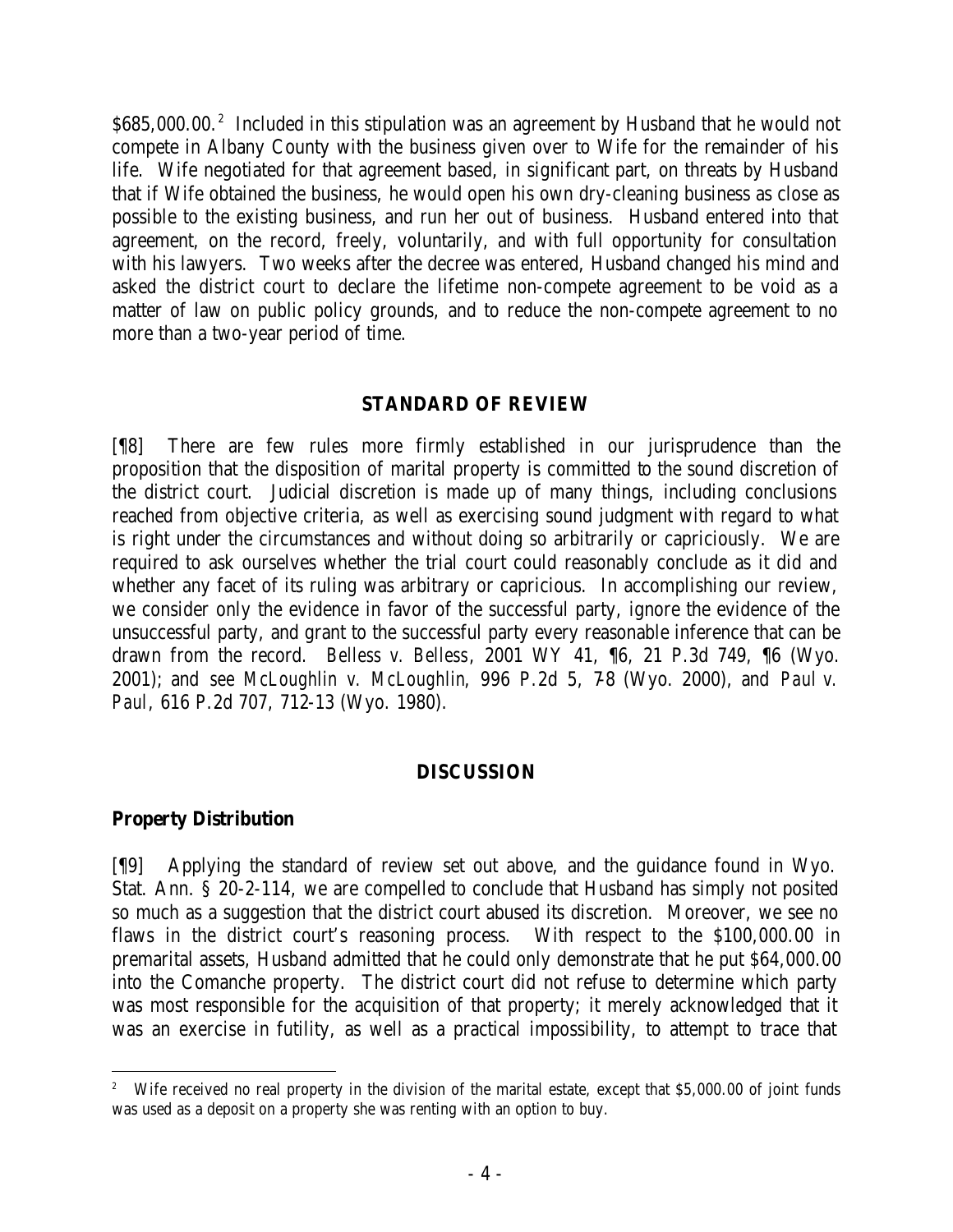particular asset from its origins, which preceded the 1985 marriage (when the parties lived together but were not married), until the dissolution of the marriage. The district court's conclusion can only be interpreted to be a determination that Husband's premarital assets were so co-mingled with the marital estate so as to have lost their premarital identity. In addition, Husband's speculation that the district court directed him to make a cash payment of \$135,000.00 as a way of giving Wife one-half of his inheritance is just that, no more than idle speculation. Finally, Husband's failure to designate all exhibits as a part of the record and his focus on only those facts favorable to his point of view violates one of this Court's primary review standards, *i.e.*, to view the record in a light most favorable to Wife. Husband contends that this Court must be able to ascertain with certainty what the basis for that \$135,000.00 payment is. The contrary is true. Husband had the burden of demonstrating that the evidence adduced before the district court did not support the property distribution as a whole. This he has failed to do. We hold there was no abuse of discretion in the disposition of the parties' marital estate.

# **Non-competition Agreement**

[¶10] Although the matter is not as clearly joined as a viable issue for complete resolution in this appeal as would be optimal, especially in view of Husband not having raised the issue in the trial court except in the form of a motion to reconsider, alter or amend the judgment filed two weeks after the decree was entered of record, we deem it prudent to finally resolve this issue. The parties both ask this Court to fully and finally resolve it, it is thoroughly briefed and argued, and it is in the best interests of judicial economy and the sound administration of justice that this issue be put to rest as between these two parties. A primary goal of the dissolution of marriage and the distribution of the marital estate is to separate the parties to the extent possible and let them get on with their lives. *Belless*, 2001 WY 41 ¶8, 21 P.3d ¶8 (citing *Grosskopf v. Grosskopf*, 677 P.2d 814, 821 (Wyo. 1984)). Whether reviewed on its merits, or in the light of the standard of review applicable to appellate consideration of a trial court ruling on a Rule 59 or 60 motion, the district court is afforded very broad discretion. In addition to showing an abuse of discretion in the distribution of the marital estate, Husband must also clearly demonstrate that the covenant not to compete was unreasonable with respect to the lifetime duration provision. Unlike the situation in the employer-employee covenant not to compete, in the circumstance of the sale of a business, the burden is on the one challenging the covenant not to compete. *Electrical Distributors, Inc. v. SFR, Inc.*, 166 F.3d 1074, 1084 (10<sup>th</sup> Cir. 1999); *In re Marriage of Fischer*, 834 P.2d 270, 273-74 (Colo. App. 1992); 17B C.J.S. Contracts § 708 (1999); *Hopper v. All Pet Animal Clinic, Inc.*, 861 P.2d 531, 539 (Wyo. 1993).

[¶11] As an additional prefatory matter, we note that Husband does not ask that the distribution of the marital estate be set aside and recomputed in light of his challenge to the covenant not to compete, but only that he be relieved of his contractual obligations in that regard.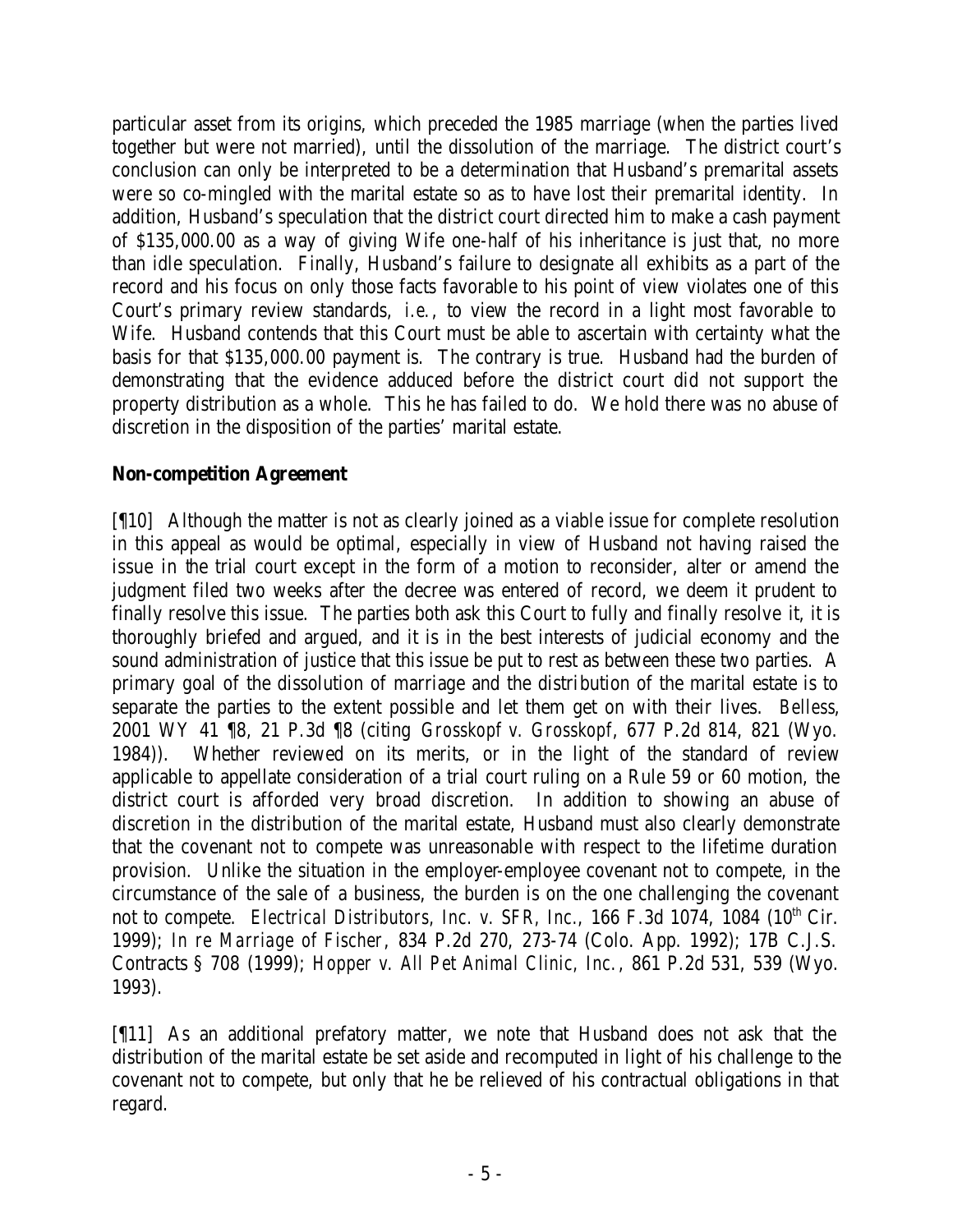[¶12] As a starting point for his contentions, Husband posits that non-competition agreements are void and unenforceable. Of course, that is a considerable exaggeration. To bolster his argument, Husband relies in significant part on our decision in *Hopper*. In that case, we set out some of the basic policies with respect to the enforcement of a covenant not to compete between an employer and an employee. 861 P.2d at 539-47. However, *Hopper* is a case that deals with the covenant not to compete in the context of the employer-employee relationship and has only tangential applicability to the facts and circumstances of this case. In *Ridley v. Krout*, 180 P.2d 124, 127 (Wyo. 1947), we referred to the principle that is specifically at issue in this case, *i.e.*, that courts are less disposed to sustain an agreement which forms part of a contract for employment, than where similar agreements are attached to a contract of sale. *Also see* 17 C.J.S. Contracts § 96 at 564 (1999). The reason for that difference is that in a case such as this, there is less likely to be hardship to the promissor and less chance of any injury to the public. An important part of our analysis must include a weighing of the right to contract with the public policy to the effect that, in some circumstances, such covenants are not favored. We conclude that the covenant at issue here most closely resembles one incident to a contract of sale.<sup>3</sup>

[¶13] The most useful rule of thumb to be used in this case is that "[e]ach case must turn on its own facts, with the courts seeking to divine the intent of the parties with respect to the dependency of particular promises, and to reach fair and reasonable results." 15 Samuel Williston on Contracts  $\hat{S}$  44:18 at 119 (4<sup>th</sup> ed. 2000). In addition, where it is clear that the covenant not to compete is at the heart of the agreement between the parties, so that it can be said that the parties would not have entered into that agreement without the covenant, then the agreement may be enforceable. *Id.* at 121; *Greenstein v. Simpson*, 660 S.W.2d 155, 159 (Tex.App. 1983). In the case *Boggs v. Friend*, 77 W.Va. 531, 87 S.E. 873, 875 (W.Va. 1916), a covenant not to compete which did not include a specific period of duration was permitted to endure during the seller's lifetime,<sup>4</sup> noting, "The place of business being in the country, where the changes in the circumstances and conditions of the business are few and naturally of slow growth, it is not likely lifetime restraint on defendant would work a hardship upon him or be regarded unreasonable." *Also see* generally, *Electrical Distributors*, 166 F.3d at 1085-86 (seven-year restriction not unreasonable); Ferdinand S. Tinio, Annotation, *Enforceability, Insofar as Restriction Would be Reasonable, of Contract Containing Unreasonable Restrictions on Competition*, 61 A.L.R.3d 397 (1975 and Supp. 2001); Russell L. Wald, Annotation, *Unreasonableness* 

<sup>&</sup>lt;sup>3</sup> The record reflects that is precisely how the parties negotiated it.

<sup>4</sup> Husband agreed at trial that the covenant not to compete should be for his lifetime. Some other reasonable possibilities might have been for Wife's lifetime, for so long as Wife owned the business, or for a period, *e.g.,* of ten years. A consideration in some cases might be the age of the parties and/or their projected working-lives. In this case the ages of the parties are not part of the record.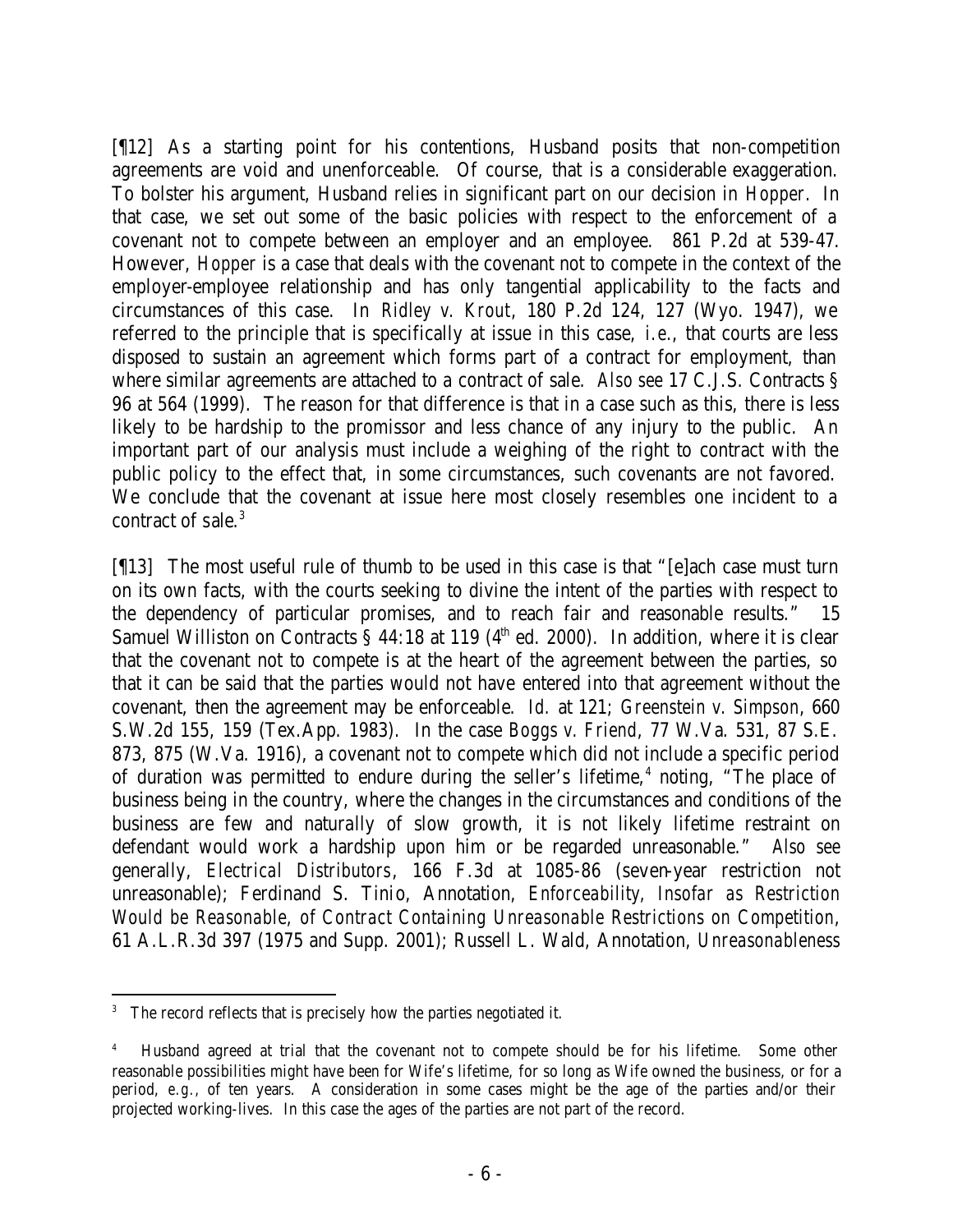*of Covenant Not to Compete*, 20 Am.Jur. Proof of Facts 3d 705, § 11 (1993 and Supp. 2001).

[¶14] Husband directs our attention to several cases wherein a covenant not to compete was used as a device in distributing the marital estate. Some of these cases are distinguishable, and some of them simply are not persuasive in the circumstances at hand. In *Favell v. Favell*, 1998 OK CIV APP 22 ¶¶7-10, 957 P.2d 556, ¶¶7-10 (Okla.Civ.App.Div. 3 1998), the appeals court reversed a court-imposed covenant not to compete because it was forced upon the parties by the district court, rather than them agreeing to it. In addition, the *Favell* court reasoned that the court-imposed condition amounted to a division of a spouse's future earning capacity and tended to violate an explicit Oklahoma statute. None of those circumstances are present here.

[¶15] In the case *Carr v. Carr*, 701 P.2d 304, 307-10 (Idaho App. 1985), the appellate court was dealing with a third party purchaser because the parties were unable to agree on a division of a business (truck stop) they jointly owned. The validity of the covenant was not contested. The only issue decided by the appellate court was how the property was to be valued and whether husband should receive a larger share than wife of the proceeds of the sale (Idaho is a community property state).

[¶16] In *Wells v. Wells*, 400 N.E.2d 1317, 1321 (Mass. App. 1980), the appellate court held that a covenant not to compete stipulated to by the parties was unreasonable to the extent it was not time limited. The court approved a 52-month time period, which was coextensive with the period of time in which wife was to pay husband for his share of their home-healthcare business. The basis for that decision was that the record supported a finding that no harm would flow from husband's competition to wife's business, if husband were permitted to compete after the 52-month period. In the instant case, Husband presented no evidence that would sustain such a finding, and, to the contrary, Husband evinced a specific intent to compete with Wife to the end that her business would be destroyed.

[¶17] In *Ulmer v. Ulmer*, 717 S.W.2d 665, 667-68 (Tex.App. – Texarkana 1986), an appellate judge held that a trial court exceeded its jurisdiction by enjoining the husband from practicing his profession of providing janitorial services because injunctive relief was not sought by the parties "and because an individual's right to practice his profession is not subject to division by the court." That precedent is not of persuasive value in the immediate circumstances.

[¶18] In *Lord v. Lord*, 454 A.2d 830, 834-35 (Me. 1983), the Supreme Judicial Court of Maine held that a trial court finding that a non-competition agreement was necessary for a fair and just division of marital property was supported by evidence in the record. The court held that without such an agreement, "the substantial value of the intangible good will would be lost or the parties would be left to compete in recapturing this portion of